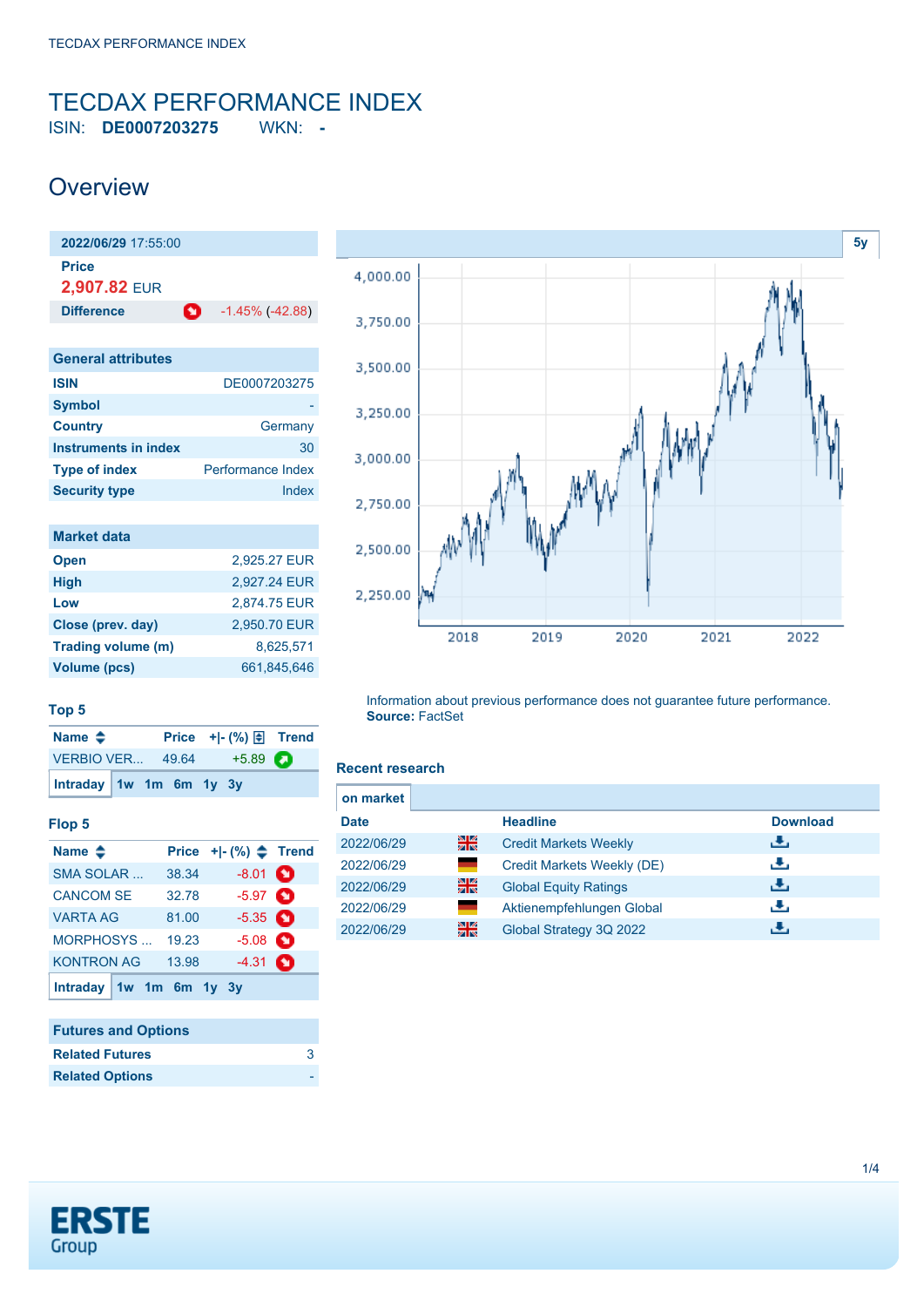### **Details**

**2022/06/29** 17:55:00 **Price**

**2,907.82** EUR

**Difference 1.45% (-42.88)** 

| <b>General attributes</b> |              |
|---------------------------|--------------|
| <b>ISIN</b>               | DE0007203275 |
| <b>Symbol</b>             |              |
| <b>Country</b>            | Germany      |
| <b>Security type</b>      | Index        |
| Instruments in index      | חצ           |

| <b>Market data</b> |              |
|--------------------|--------------|
| <b>Open</b>        | 2,925.27 EUR |
| <b>High</b>        | 2,927.24 EUR |
| Low                | 2,874.75 EUR |
| Close (prev. day)  | 2,950.70 EUR |
| Trading volume (m) | 8,625,571    |
| Volume (pcs)       | 661,845,646  |

#### **Performance and Risk**

|                   | 6m         | 1v        | 3v       |
|-------------------|------------|-----------|----------|
| <b>Perf</b> (%)   | $-25.52\%$ | $-19.35%$ | $+1.12%$ |
| Perf (abs.)       | $-996.43$  | $-697.66$ | $+32.22$ |
| <b>Beta</b>       |            |           |          |
| <b>Volatility</b> | 27.59      | 22.70     | 23.58    |



Information about previous performance does not guarantee future performance. **Source:** FactSet

| <b>Price data</b>                           |                           |
|---------------------------------------------|---------------------------|
| Ø price 5 days   Ø volume 5 days (pcs.)     | 2,915.33 EUR (7,311,671)  |
| Ø price 30 days   Ø volume 30 days (pcs.)   | 3,019.26 EUR (9,270,609)  |
| Ø price 100 days   Ø volume 100 days (pcs.) | 3,134.44 EUR (9,629,103)  |
| Ø price 250 days   Ø volume 250 days (pcs.) | 3,514.53 EUR (9,450,365)  |
| <b>YTD High   date</b>                      | 3,950.06 EUR (2022/01/04) |
| <b>YTD Low   date</b>                       | 2,775.90 EUR (2022/06/16) |
| 52 Weeks High   date                        | 4,010.04 EUR (2021/11/19) |
| 52 Weeks Low   date                         | 2,775.90 EUR (2022/06/16) |

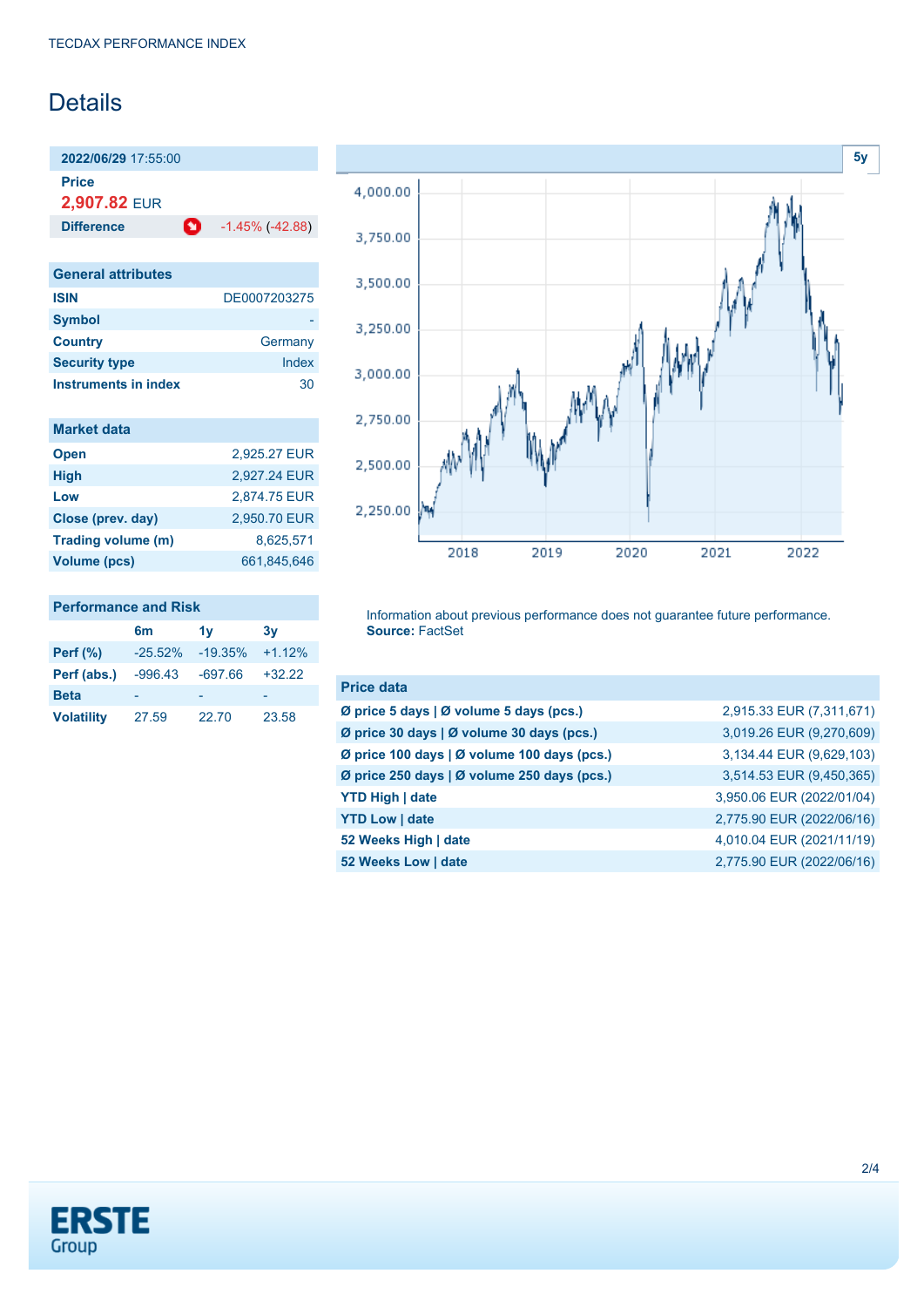## **Composition**

| Name $\triangle$<br><b>ISIN</b>                       | <b>Price</b> | Diff % $\triangleq$<br>$Diff +/-$ | Performance $\triangle$ | <b>Date</b><br><b>Time</b> | Turnover Pc. ♦<br>Turnover Money ♦ |
|-------------------------------------------------------|--------------|-----------------------------------|-------------------------|----------------------------|------------------------------------|
| <b>1&amp;1 AG</b><br>DE0005545503                     | 18.31        | $-1.98%$<br>$-0.37$               |                         | 22/06/29<br>17:35:22       | 51,768<br>954,082.67               |
| <b>AIXTRON SE</b><br>DE000A0WMPJ6                     | 24.47        | $-1.29%$<br>$-0.32$               |                         | 22/06/29<br>17:41:44       | 279.329<br>6,850,754.18            |
| <b>BECHTLE AG</b><br>DE0005158703                     | 39.54        | $-1.10%$<br>$-0.44$               |                         | 22/06/29<br>17:35:04       | 161,330<br>6,358,615.43            |
| <b>CANCOM SE</b><br>DE0005419105                      | 32.78        | $-5.97%$<br>$-2.08$               |                         | 22/06/29<br>17:35:26       | 119,892<br>3,927,256.66            |
| <b>CARL ZEISS MEDITEC AG</b><br>DE0005313704          | 112.80       | $-1.40%$<br>$-1.60$               |                         | 22/06/29<br>17:35:13       | 100,527<br>11,335,671.30           |
| <b>COMPUGROUP MEDICAL SE &amp; C</b><br>DE000A288904  | 41.04        | $-2.29%$<br>$-0.96$               |                         | 22/06/29<br>17:35:16       | 65,821<br>2,703,536.52             |
| <b>DEUTSCHE TELEKOM AG</b><br>DE0005557508            | 19.034       | $-0.18%$<br>$-0.03$               |                         | 22/06/29<br>17:39:28       | 9,706,488<br>184, 198, 320. 23     |
| <b>EVOTEC AG</b><br>DE0005664809                      | 23.84        | $-2.69%$<br>$-0.66$               |                         | 22/06/29<br>17:35:03       | 185,130<br>4,410,505.85            |
| <b>FREENET AG</b><br>DE000A0Z2ZZ5                     | 23.94        | $-1.76%$<br>$-0.43$               |                         | 22/06/29<br>17:35:08       | 369,583<br>8,853,222.33            |
| <b>HENSOLDT AG NPV</b><br><b>DE000HAG0005</b>         | 23.35        | $-0.21%$<br>$-0.05$               |                         | 22/06/29<br>17:35:24       | 196,539<br>4,549,055.55            |
| <b>INFINEON TECHNOLOGIES AG</b><br>DE0006231004       | 23.905       | $-1.79%$<br>$-0.44$               |                         | 22/06/29<br>17:43:45       | 3,796,495<br>91,017,454.89         |
| <b>JENOPTIK AG</b><br>DE000A2NB601                    | 21.64        | $-3.91%$<br>$-0.88$               |                         | 22/06/29<br>17:35:15       | 82,065<br>1,788,921.26             |
| <b>KONTRON AG</b><br>AT0000A0E9W5                     | 13.98        | $-4.31%$<br>$-0.63$               |                         | 22/06/29<br>17:35:08       | 106,735<br>1,519,261.64            |
| <b>MORPHOSYS AG</b><br>DE0006632003                   | 19.23        | $-5.08%$<br>$-1.03$               |                         | 22/06/29<br>17:35:05       | 192,910<br>3,710,173.91            |
| <b>NAGARRO SE</b><br>DE000A3H2200                     | 110.20       | $-2.82%$<br>$-3.20$               |                         | 22/06/29<br>17:35:24       | 11,724<br>1,297,815.60             |
| <b>NEMETSCHEK SE</b><br>DE0006452907                  | 58.92        | $-1.64%$<br>$-0.98$               |                         | 22/06/29<br>17:35:23       | 109,591<br>6,402,136.92            |
| <b>QIAGEN NV</b><br>NL0012169213                      | 44.37        | $-0.29%$<br>$-0.13$               |                         | 22/06/29<br>17:35:26       | 508,418<br>22,541,316.29           |
| <b>SAP SE</b><br>DE0007164600                         | 90.17        | $-1.17%$<br>$-1.07$               |                         | 22/06/29<br>17:35:39       | 1,923,689<br>173,097,493.70        |
| SARTORIUS AG VZ<br>DE0007165631                       | 325.50       | $-1.78%$<br>$-5.90$               |                         | 22/06/29<br>17:35:21       | 73,198<br>23,604,116.90            |
| <b>SIEMENS HEALTHINEERS AG</b><br><b>DE000SHL1006</b> | 47.36        | $-0.75%$<br>$-0.36$               |                         | 22/06/29<br>17:35:13       | 612,529<br>29,034,000.82           |
| <b>SILTRONIC AG NPV</b><br>DE000WAF3001               | 72.45        | $-3.27%$<br>$-2.45$               |                         | 22/06/29<br>17:35:25       | 68,486<br>4,983,345.95             |
| SMA SOLAR TECHNOLOGY AG<br>DE000A0DJ6J9               | 38.34        | $-8.01%$<br>$-3.34$               |                         | 22/06/29<br>17:35:27       | 176.037<br>6,899,678.76            |
| <b>SOFTWARE AG</b><br>DE000A2GS401                    | 32.02        | $-1.17%$<br>$-0.38$               |                         | 22/06/29<br>17:35:28       | 37,885<br>1,209,986.88             |
| <b>SUSE SA NPV</b><br>LU2333210958                    | 22.78        | $-3.15%$<br>$-0.74$               |                         | 22/06/29<br>17:35:18       | 50,420<br>1, 152, 778.24           |
| <b>TEAMVIEWER AG</b><br>DE000A2YN900                  | 9.794        | $-4.03%$<br>$-0.41$               |                         | 22/06/29<br>17:36:47       | 1,828,197<br>17,882,430.45         |